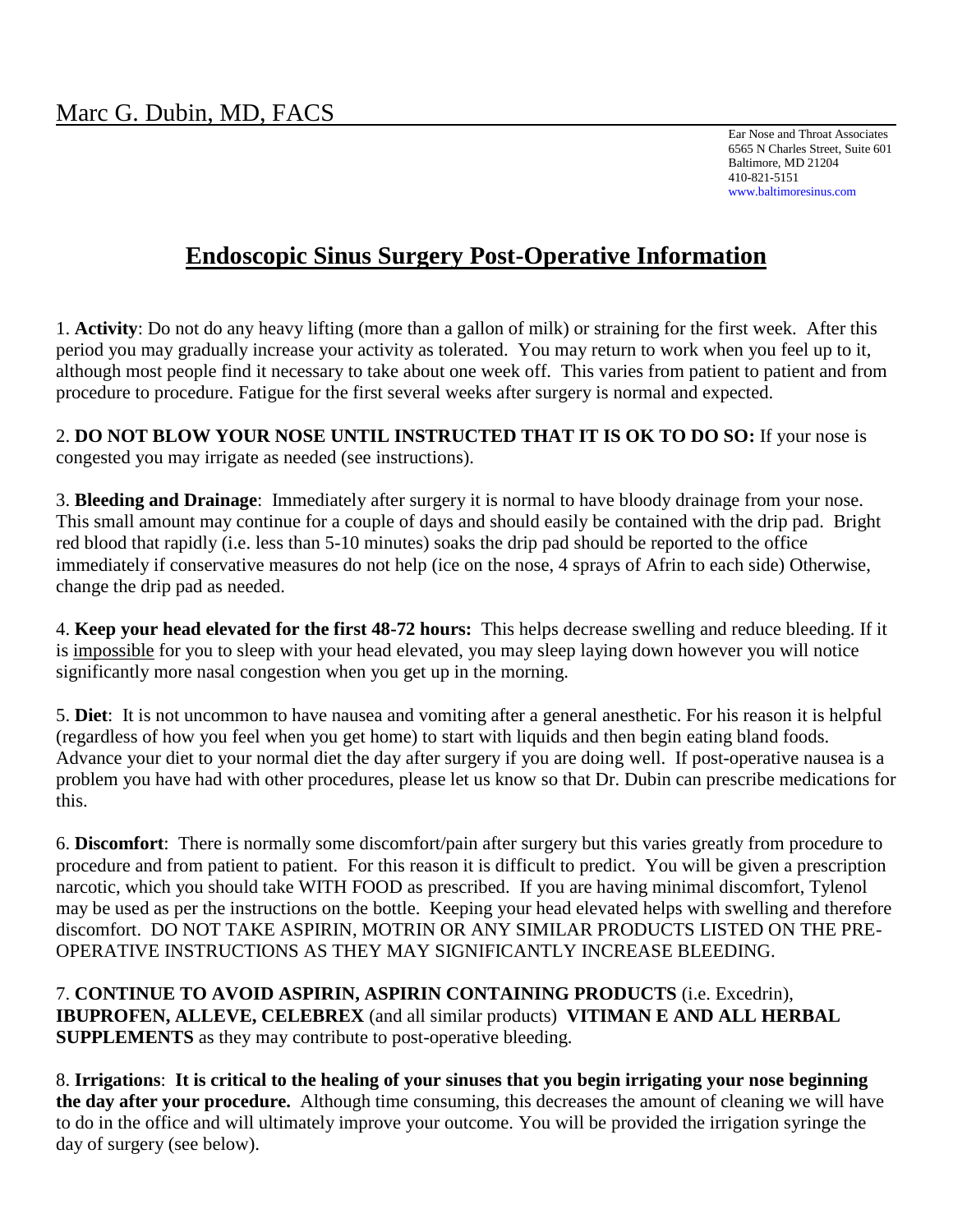Ear Nose and Throat Associates 6565 N Charles Street, Suite 601 Baltimore, MD 21204 410-821-5151 www.baltimoresinus.com

## **IRRIGATION INSTRUCTIONS**

-Draw the solution into the syringe (SYRINGE WILL BE PROVIDED THE DAY OF SURGERY)

-Stand over a sink, or bend over in the shower. Bend your head forward and insert the tip of the syringe inside your nose.

-Open your mouth.

-Push the contents of the syringe as hard as is tolerable without discomfort into your nose.

-Some of the solution will come out the same side as the syringe, some will come out the other side, and some will come out of your mouth (keep your mouth open!) (if it does not come out of your mouth or the other side, this is not a problem).

#### STARTING THE DAY AFTER SURGERY: **Irrigate each nostril with 4 syringes on each side THREE TIMES A DAY this should be increased to 8 on each side THREE TIMES A DAY after the first post-operative visit.**

#### **INSTRUCTIONS HOW TO MIX UP THE HYPERTONIC SALINE IRRIGATION:**

- -3 heaping teaspoons of canning pickling salt (or Kosher salt)
- -1-2 heaping teaspoons of baking soda
- -1 quart of boiled or distilled water

IF YOU HAVE BEEN USING A NEILMED RINSE BOTTLE, IT IS OK TO USE THIS INSTEAD (1 full bottle on each side, three times a day). It is recommended that you also try the syringe, as some people prefer it over the rinse bottle. Please use the mixture listed above. YOU SHOULD NOT SUBSTITUTE A NETI POT OR SALINE SPRAY as these do not generate the same pressure to clean your nose.

9. **Medications**: It is critical that you take any medications that are prescribed for you. Although you may take the pain medications as needed, if you are prescribed antibiotics and/or steroids you MUST take them as prescribed. If you are unable to tolerate them for any reason, call the office.

10. **Smoking**: As stated before, smoking will decrease the likelihood of a successful outcome. If you would like assistance in smoking cessation, please ask.